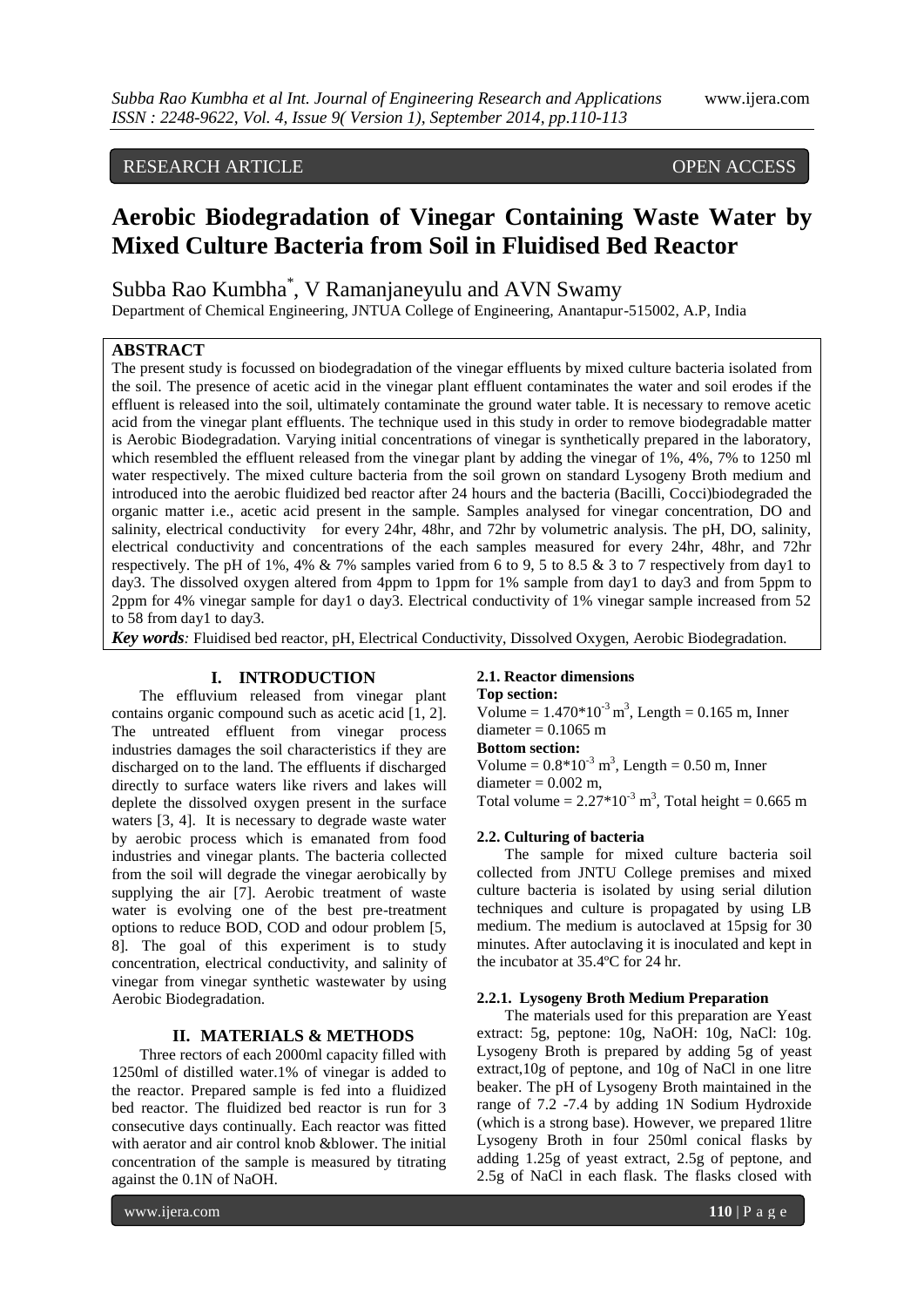cotton and covered with aluminium foils with the help of a rubber band. Lysogeny Broth is autoclaved at 15psig for 20 minutes at 120ºC. Then the bottles are cooled to room temperature. After this the medium is sterilized and placed in the incubator (Remi) at a temperature of 37ºC for aerobic reaction to be carried out.

## **2.2 Bacteria Culture Preparation**

The sample soil is sieved with 72 number meshes for 1g. The1g of soil is transferred into a one litre flask containing distilled water (Millipore), and stirred for uniform mixing (200ml distilled water + 22.2ml water containing soil). 222.2ml water containing soil transferred into 4 flasks i.e., 55.5ml of water each. Now, the bacterium (Bacilli, Cocci) is grown in the Lysogeny Broth. In the Lysogeny Broth, the function of NaCl is transportation and for osmotic balance. Yeast extract is used for breaking the proteins supplied by peptones into amino acids.

#### **2.3 Placing Bacteria into the Reactor**

After 24 hours broths from three flasks are placed in an Incubator and further 250 ml broth (which contains bacteria) each is added to the reactor. And these samples are measured for vinegar The concentration versus time plots shows that the concentration decreases with respect to time. The pH







concentrations after 24hr, 48hr, and 72hr, by using volumetric analysis.



Fig: *Fluidised Bed Reactor*

*Measuring of Parameters .*pH, Dissolved Oxygen, salinity, conductivity and Concentration of the samples are measured at regular intervals. pH is measured for every two hours (10:35am, 12:35pm, 2:35pm, 4:35pm). Dissolved Oxygen is calculated once in a day (12.00pm).The dissolved oxygen is measured by using Winkler's Method (standard methods for testing water and waste water, American water works association) [7, 8]. Bacteria are identified by using laboratory experiments. Bacteria used in this experiment found are Bacilli and cocci.

## **III. RESULTS AND DISCUSSION**

versus time plots shows that the pH is increasing with respect to time.



Fig3: DO vs time for 1% vinegar Fig4: Concentration vs time for 4% vinegar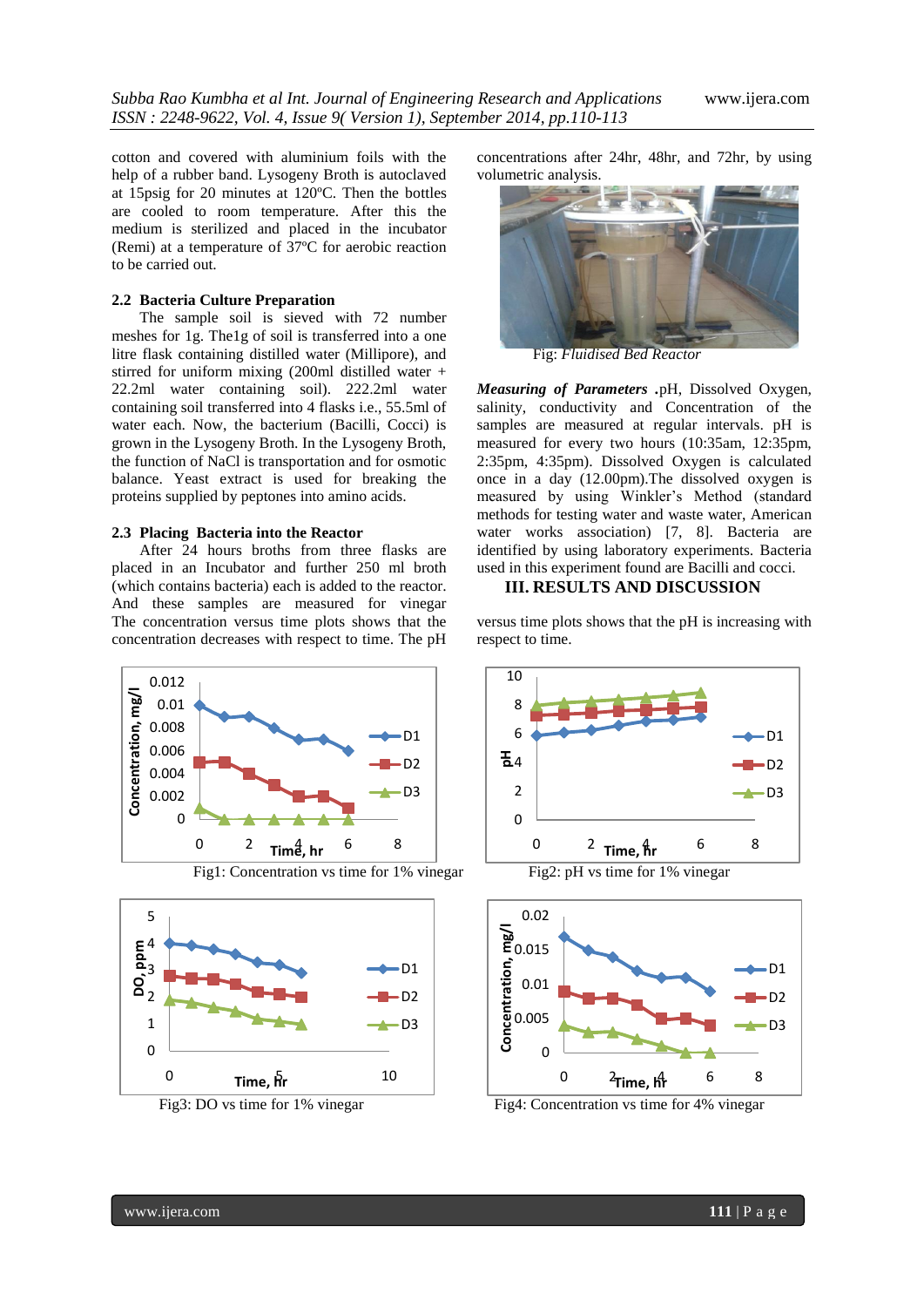





Fig7: Concentration vs time for 7% vinegar Fig8: pH vs time for 7% vinegar



Fig9: DO vs time for 7% vinegar Fig10: EC vs time for 1% vinegar





In the above plots D1, D2, & D3 represents Day1, Day2 & Day3 respectively. The figures 1, 4, 7 shows removal of vinegar in 1% vinegar sample reached from 0.01 to 0.007 in day1 and ultimately reached to zero in day3. Similarly in 4% & 7% samples also 100% vinegar removal happened. The













pH of 1%, 4% & 7% samples varied from 6 to 9, 5 to 8.5 & 3 to 7 respectively from day1 to day3. The dissolved oxygen altered from 4ppm to 1ppm for 1% sample from day1 to day3 and from 5ppm to 2ppm for 4% vinegar sample for day1 o day3. Electrical conductivity of 1% vinegar sample increased from 52

www.ijera.com **112** | P a g e